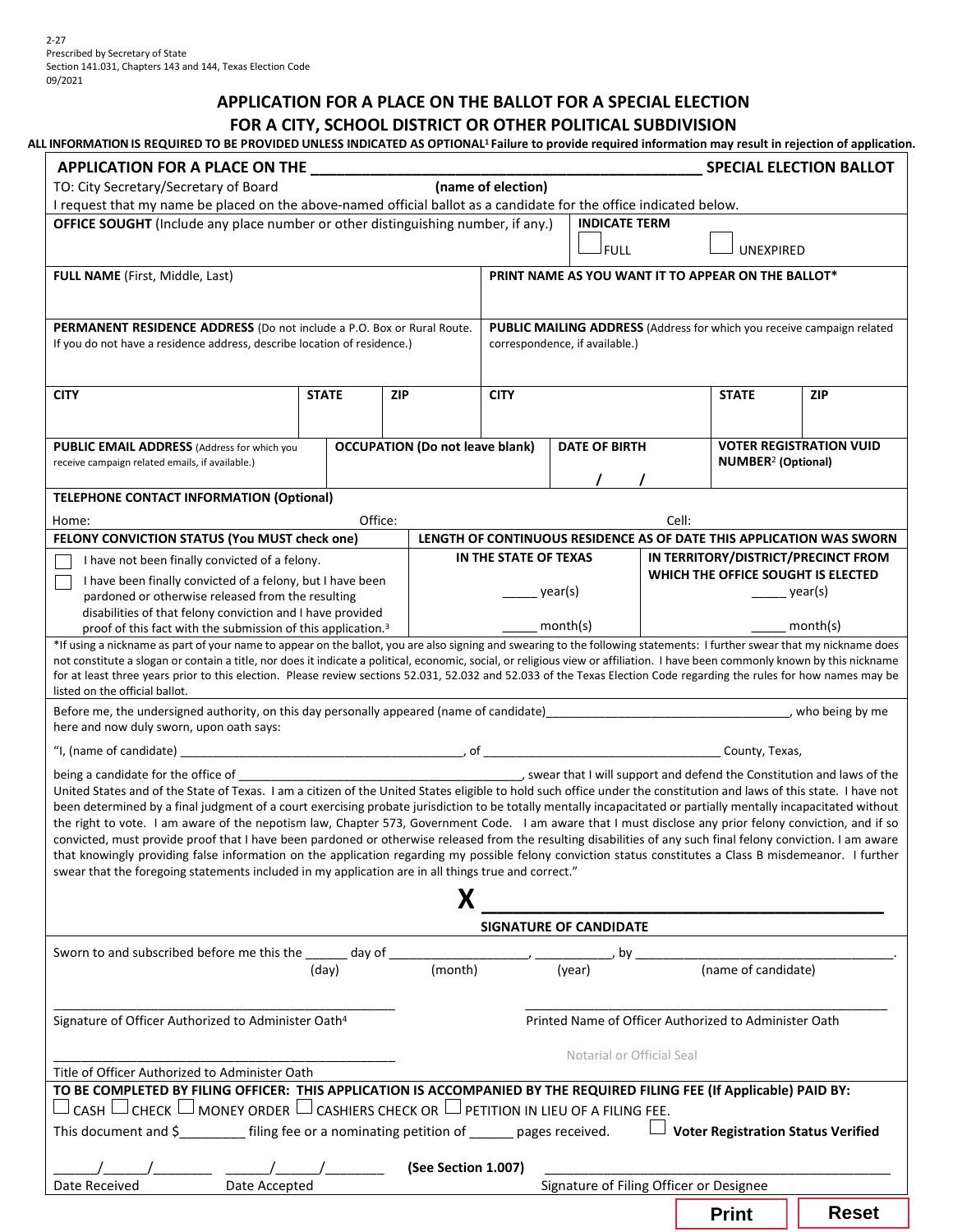## **INSTRUCTIONS**

A special election can be used to fill a vacancy only if authorized by law.

An application for a special election may not be filed until after the election is ordered. The filing deadline is governed by Section 201.054 of the Texas Election Code, and by the date the special election was ordered. The filing deadline should be stated in the election order. Please review the Secretary of State's current election law calendars for Section 201.054 deadlines.

If you have questions about the application, please contact the Secretary of State's Elections Division at 800-252- 8683.

# **NEPOTISM LAW**

The candidate must sign this statement indicating his awareness of the nepotism law. When a candidate signs the application, it is an acknowledgment that the candidate is aware of the nepotism law. The nepotism prohibitions of chapter 573, Government Code, are summarized below:

No officer may appoint, or vote for or confirm the appointment or employment of any person related within the second degree by affinity (marriage) or the third degree by consanguinity (blood) to himself, or to any other member of the governing body or court on which he serves when the compensation of that person is to be paid out of public funds or fees of office. However, nothing in the law prevents the appointment, voting for, or confirmation of anyone who has been continuously employed in the office or employment for the following period prior to the election or appointment of the officer or member related to the employee in the prohibited degree: six months, if the officer or member is elected at an election other than the general election for state and county officers.

No candidate may take action to influence an employee of the office to which the candidate is seeking election or an employee or officer of the governmental body to which the candidate is seeking election regarding the appointment or employment of a person related to the candidate in a prohibited degree as noted above. This prohibition does not apply to a candidate's actions with respect to a bona fide class or category of employees or prospective employees.

# **FOOTNOTES**

<sup>1</sup>An application for a place on the ballot, including any accompanying petition, is public information immediately on its filing. (Section 141.035, Texas Election Code)

<sup>2</sup>Inclusion of a candidate's VUID is optional. However, many candidates are required to be registered voters in the territory from which the office is elected at the time of the filing deadline. Please visit the Elections Division of the Secretary of State's website for additional information.

<sup>3</sup>Proof of release from the resulting disabilities of a felony conviction would include proof of judicial clemency under Texas Code of Criminal Procedure 42A.701, proof of executive pardon under Texas Code of Criminal Procedure 48.01, or proof of a restoration of rights under Texas Code of Criminal Procedure 48.05. (Texas Attorney General Opinion KP-0251)

# **One of the following documents must be submitted with this application:**

Judicial Clemency under Texas Code of Criminal Procedure 42A.701 Executive Pardon under Texas Code of Criminal Procedure 48.01 Restoration of Rights under Texas Code of Criminal Procedure 48.05

<sup>4</sup>All oaths, affidavits, or affirmations made within this State may be administered and a certificate of the fact given by a judge, clerk, or commissioner of any court of record, a notary public, a justice of the peace, city secretary (for a city office), and the Secretary of State of Texas. See Chapter 602 of the Texas Government Code for the complete list of persons authorized to administer oaths.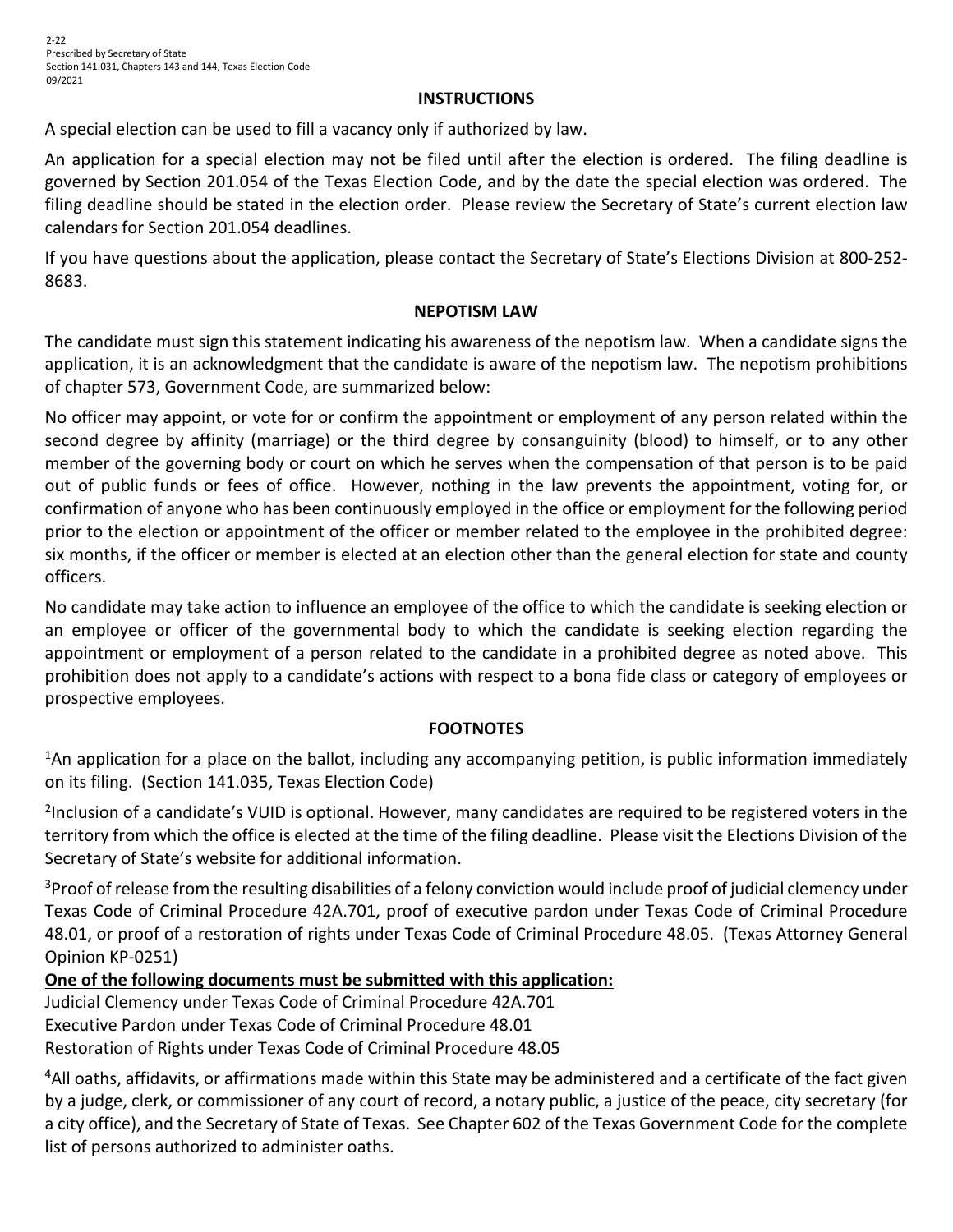#### **SOLICITUD DE INSCRIPCIÓN EN LA BOLETA DE UNA ELECCIÓN ESPECIAL PARA UNA CIUDAD, DISTRITO ESCOLAR U OTRA SUBDIVISIÓN POLÍTICA TODA LA INFORMACIÓN ES REQUERIDA A MENOS QUE SE INDIQUE COMO OPCIONAL1**

|                                                                                                                                                                                                                                                                                                         |                                                                                      |         | El hecho de no proporcionar la información requerida puede resultar en el rechazo de la solicitud. |  |                                                                   |                                                                  |                            |                          |                                       |  |  |  |
|---------------------------------------------------------------------------------------------------------------------------------------------------------------------------------------------------------------------------------------------------------------------------------------------------------|--------------------------------------------------------------------------------------|---------|----------------------------------------------------------------------------------------------------|--|-------------------------------------------------------------------|------------------------------------------------------------------|----------------------------|--------------------------|---------------------------------------|--|--|--|
| SOLICITUD DE INSCRIPCIÓN EN LA BOLETA DE UNA ELECCIÓN ESPECIAL PARA                                                                                                                                                                                                                                     |                                                                                      |         |                                                                                                    |  |                                                                   |                                                                  |                            |                          |                                       |  |  |  |
| (nombre de la elección)<br>Para: Secretario(a) de la Ciudad/ Secretario(a) del Consejo                                                                                                                                                                                                                  |                                                                                      |         |                                                                                                    |  |                                                                   |                                                                  |                            |                          |                                       |  |  |  |
| Solicito que mi nombre se incluya en la boleta oficial mencionada anteriormente como candidato(a) para el cargo indicado a continuación.                                                                                                                                                                |                                                                                      |         |                                                                                                    |  |                                                                   |                                                                  |                            |                          |                                       |  |  |  |
| CARGO SOLICITADO (Incluya cualquier número de cargo u otro número                                                                                                                                                                                                                                       | <b>INDIQUE TÉRMINO</b>                                                               |         |                                                                                                    |  |                                                                   |                                                                  |                            |                          |                                       |  |  |  |
| distintivo, si lo hay.)                                                                                                                                                                                                                                                                                 |                                                                                      |         |                                                                                                    |  |                                                                   |                                                                  |                            |                          |                                       |  |  |  |
|                                                                                                                                                                                                                                                                                                         |                                                                                      |         |                                                                                                    |  | TÉRMINO COMPLETO<br>TÉRMINO INCOMPLETO                            |                                                                  |                            |                          |                                       |  |  |  |
| NOMBRE COMPLETO (Primer Nombre, Segundo Nombre, Apellido)                                                                                                                                                                                                                                               |                                                                                      |         |                                                                                                    |  | ESCRIBA SU NOMBRE COMO DESEA QUE APAREZCA EN LA BOLETA*           |                                                                  |                            |                          |                                       |  |  |  |
|                                                                                                                                                                                                                                                                                                         |                                                                                      |         |                                                                                                    |  |                                                                   |                                                                  |                            |                          |                                       |  |  |  |
| DIRECCIÓN DE RESIDENCIA PERMANENTE (No incluya un apartado postal o                                                                                                                                                                                                                                     |                                                                                      |         |                                                                                                    |  | <b>DIRECCIÓN DE CORREO PÚBLICO</b> (Dirección en la que recibe la |                                                                  |                            |                          |                                       |  |  |  |
|                                                                                                                                                                                                                                                                                                         | una ruta rural. Si usted no tiene una dirección de residencia, describa la ubicación |         |                                                                                                    |  |                                                                   | correspondencia relacionada con la campaña, si está disponible.) |                            |                          |                                       |  |  |  |
| de la residencia.)                                                                                                                                                                                                                                                                                      |                                                                                      |         |                                                                                                    |  |                                                                   |                                                                  |                            |                          |                                       |  |  |  |
| <b>CIUDAD</b>                                                                                                                                                                                                                                                                                           | <b>ESTADO</b>                                                                        |         | <b>CÓDIGO POSTAL</b>                                                                               |  | <b>CIUDAD</b>                                                     |                                                                  | <b>ESTADO</b>              |                          | <b>CÓDIGO POSTAL</b>                  |  |  |  |
|                                                                                                                                                                                                                                                                                                         |                                                                                      |         |                                                                                                    |  |                                                                   |                                                                  |                            |                          |                                       |  |  |  |
|                                                                                                                                                                                                                                                                                                         |                                                                                      |         |                                                                                                    |  |                                                                   |                                                                  |                            |                          |                                       |  |  |  |
| DIRECCIÓN DE CORREO ELECTRÓNICO                                                                                                                                                                                                                                                                         |                                                                                      |         | OCUPACIÓN (No deje este espacio en                                                                 |  |                                                                   |                                                                  | <b>FECHA DE NACIMIENTO</b> |                          | VUID - NÚMERO ÚNICO DE                |  |  |  |
| <b>PUBLICO</b> (Dirección donde recibe correo electrónico                                                                                                                                                                                                                                               |                                                                                      | blanco) |                                                                                                    |  |                                                                   |                                                                  | <b>IDENTIFICACIÓN DE</b>   |                          |                                       |  |  |  |
| relacionado con la campaña, si está disponible.)                                                                                                                                                                                                                                                        |                                                                                      |         |                                                                                                    |  |                                                                   | T                                                                | T                          |                          | <b>VOTANTE<sup>2</sup></b> (Opcional) |  |  |  |
| INFORMACIÓN DE CONTACTO TELEFÓNICO (Opcional)                                                                                                                                                                                                                                                           |                                                                                      |         |                                                                                                    |  |                                                                   |                                                                  |                            |                          |                                       |  |  |  |
| Hogar:                                                                                                                                                                                                                                                                                                  |                                                                                      |         | Trabajo:                                                                                           |  |                                                                   |                                                                  | Celular:                   |                          |                                       |  |  |  |
| ESTADO DE CONDENA POR DELITO GRAVE (DEBE marcar uno)                                                                                                                                                                                                                                                    |                                                                                      |         |                                                                                                    |  |                                                                   | DURACIÓN DE RESIDENCIA CONTINUA A PARTIR DE LA FECHA             |                            |                          |                                       |  |  |  |
|                                                                                                                                                                                                                                                                                                         |                                                                                      |         |                                                                                                    |  |                                                                   |                                                                  |                            |                          |                                       |  |  |  |
|                                                                                                                                                                                                                                                                                                         |                                                                                      |         |                                                                                                    |  |                                                                   | EN QUE ESTA SOLICITUD FUE JURADA<br>EN EL ESTADO DE TEXAS        |                            |                          | EN EL PRECINTO DEL QUE SE ELIGE EL    |  |  |  |
| No he sido finalmente condenado por un delito grave.                                                                                                                                                                                                                                                    |                                                                                      |         |                                                                                                    |  |                                                                   |                                                                  |                            |                          |                                       |  |  |  |
| He sido finalmente condenado por un delito grave, pero he sido                                                                                                                                                                                                                                          |                                                                                      |         |                                                                                                    |  |                                                                   |                                                                  |                            | <b>CARGO BUSCADO</b>     |                                       |  |  |  |
| indultado o liberado de otro modo de las discapacidades                                                                                                                                                                                                                                                 |                                                                                      |         |                                                                                                    |  | año(s)                                                            |                                                                  |                            | $a\tilde{p}o(s)$         |                                       |  |  |  |
| resultantes de esa condena por delito grave y he proporcionado                                                                                                                                                                                                                                          |                                                                                      |         |                                                                                                    |  | $_{\mathsf{e}}$ mes(es)                                           |                                                                  |                            | mes(es)                  |                                       |  |  |  |
| prueba de este hecho con la presentación de esta solicitud. <sup>3</sup>                                                                                                                                                                                                                                |                                                                                      |         |                                                                                                    |  |                                                                   |                                                                  |                            |                          |                                       |  |  |  |
| *Si usa un apodo como parte de su nombre para aparecer en la boleta, también está firmando y jurando las siguientes declaraciones: Juro además que mi                                                                                                                                                   |                                                                                      |         |                                                                                                    |  |                                                                   |                                                                  |                            |                          |                                       |  |  |  |
| apodo no constituye un lema ni contiene un título, ni indica un punto de vista o afiliación política, económica, social o religiosa. He sido comúnmente conocido                                                                                                                                        |                                                                                      |         |                                                                                                    |  |                                                                   |                                                                  |                            |                          |                                       |  |  |  |
| por este apodo durante al menos tres años antes de esta elección. Por favor, revise las secciones 52.031, 52.032 y 52.033 del Código Electoral de Texas con                                                                                                                                             |                                                                                      |         |                                                                                                    |  |                                                                   |                                                                  |                            |                          |                                       |  |  |  |
| respecto a las reglas sobre cómo se pueden incluir los nombres en la boleta oficial.                                                                                                                                                                                                                    |                                                                                      |         |                                                                                                    |  |                                                                   |                                                                  |                            |                          |                                       |  |  |  |
| Ante mí, la autoridad abajo firmante, en este día apareció personalmente (nombre del candidato)                                                                                                                                                                                                         |                                                                                      |         |                                                                                                    |  |                                                                   |                                                                  |                            |                          |                                       |  |  |  |
| quien estando a mi lado aquí y ahora debidamente juramentado, bajo juramento dice:                                                                                                                                                                                                                      |                                                                                      |         |                                                                                                    |  |                                                                   |                                                                  |                            |                          |                                       |  |  |  |
|                                                                                                                                                                                                                                                                                                         |                                                                                      |         |                                                                                                    |  |                                                                   |                                                                  |                            |                          |                                       |  |  |  |
|                                                                                                                                                                                                                                                                                                         |                                                                                      |         |                                                                                                    |  |                                                                   |                                                                  |                            |                          |                                       |  |  |  |
| leyes de los Estados Unidos y del Estado de Texas. Soy un ciudadano de los Estados Unidos elegible para ocupar dicho cargo según la Constitución y                                                                                                                                                      |                                                                                      |         |                                                                                                    |  |                                                                   |                                                                  |                            |                          |                                       |  |  |  |
| las leyes de este estado. No se me ha determinado por un fallo final de un tribunal que ejerce la jurisdicción testamentaria que esté totalmente                                                                                                                                                        |                                                                                      |         |                                                                                                    |  |                                                                   |                                                                  |                            |                          |                                       |  |  |  |
| incapacitado mentalmente o parcialmente incapacitado sin derecho a voto. Soy consciente de la ley de nepotismo según el Capítulo 573 del Código                                                                                                                                                         |                                                                                      |         |                                                                                                    |  |                                                                   |                                                                  |                            |                          |                                       |  |  |  |
| de Gobierno. Soy consciente de que debo divulgar cualquier condena previa de un delito grave y, si he sido condenado, debo proporcionar prueba                                                                                                                                                          |                                                                                      |         |                                                                                                    |  |                                                                   |                                                                  |                            |                          |                                       |  |  |  |
|                                                                                                                                                                                                                                                                                                         |                                                                                      |         |                                                                                                    |  |                                                                   |                                                                  |                            |                          |                                       |  |  |  |
| de que he sido indultado o liberado de otro modo de las discapacidades resultantes de dicha condena final por delito grave. Soy consciente de que<br>proporcionar a sabiendas información falsa en la solicitud con respecto a mi posible estado de condena por delito grave constituye un delito menor |                                                                                      |         |                                                                                                    |  |                                                                   |                                                                  |                            |                          |                                       |  |  |  |
|                                                                                                                                                                                                                                                                                                         |                                                                                      |         |                                                                                                    |  |                                                                   |                                                                  |                            |                          |                                       |  |  |  |
| de Clase B. Juro además que las declaraciones anteriores incluidas en mi solicitud son, en todos los aspectos, verdaderas y correctas."                                                                                                                                                                 |                                                                                      |         |                                                                                                    |  |                                                                   |                                                                  |                            |                          |                                       |  |  |  |
|                                                                                                                                                                                                                                                                                                         |                                                                                      |         | X                                                                                                  |  |                                                                   |                                                                  |                            |                          |                                       |  |  |  |
|                                                                                                                                                                                                                                                                                                         |                                                                                      |         |                                                                                                    |  |                                                                   | FIRMA DEL CANDIDATO                                              |                            |                          |                                       |  |  |  |
|                                                                                                                                                                                                                                                                                                         |                                                                                      |         |                                                                                                    |  |                                                                   |                                                                  |                            |                          |                                       |  |  |  |
|                                                                                                                                                                                                                                                                                                         |                                                                                      |         |                                                                                                    |  |                                                                   |                                                                  |                            |                          |                                       |  |  |  |
|                                                                                                                                                                                                                                                                                                         |                                                                                      |         |                                                                                                    |  |                                                                   |                                                                  |                            |                          |                                       |  |  |  |
|                                                                                                                                                                                                                                                                                                         |                                                                                      |         |                                                                                                    |  |                                                                   |                                                                  |                            |                          |                                       |  |  |  |
|                                                                                                                                                                                                                                                                                                         |                                                                                      |         |                                                                                                    |  |                                                                   |                                                                  |                            |                          |                                       |  |  |  |
| Firma del oficial autorizado para administrar el juramento <sup>4</sup><br>Nombre de oficial autorizado para administrar juramentos<br>en letra de molde                                                                                                                                                |                                                                                      |         |                                                                                                    |  |                                                                   |                                                                  |                            |                          |                                       |  |  |  |
|                                                                                                                                                                                                                                                                                                         |                                                                                      |         |                                                                                                    |  |                                                                   |                                                                  |                            | Notarial o sello oficial |                                       |  |  |  |
| Título del oficial autorizado para administrar el juramento                                                                                                                                                                                                                                             |                                                                                      |         |                                                                                                    |  |                                                                   |                                                                  |                            |                          |                                       |  |  |  |
|                                                                                                                                                                                                                                                                                                         |                                                                                      |         |                                                                                                    |  |                                                                   |                                                                  |                            |                          |                                       |  |  |  |
| TO BE COMPLETED BY FILING OFFICER: THIS APPLICATION IS ACCOMPANIED BY THE REQUIRED FILING FEE (If Applicable) PAID BY:                                                                                                                                                                                  |                                                                                      |         |                                                                                                    |  |                                                                   |                                                                  |                            |                          |                                       |  |  |  |
| $\Box$ CASH $\Box$ CHECK $\Box$ MONEY ORDER $\Box$ CASHIERS CHECK OR $\Box$ PETITION IN LIEU OF A FILING FEE.                                                                                                                                                                                           |                                                                                      |         |                                                                                                    |  |                                                                   |                                                                  |                            |                          |                                       |  |  |  |
| This document and \$ ___________ filing fee or a nominating petition of _______ pages received.<br>$\Box$ Voter Registration Status Verified                                                                                                                                                            |                                                                                      |         |                                                                                                    |  |                                                                   |                                                                  |                            |                          |                                       |  |  |  |
|                                                                                                                                                                                                                                                                                                         |                                                                                      |         |                                                                                                    |  |                                                                   |                                                                  |                            |                          |                                       |  |  |  |
| (See Section 1.007)                                                                                                                                                                                                                                                                                     |                                                                                      |         |                                                                                                    |  |                                                                   |                                                                  |                            |                          |                                       |  |  |  |
| Date Received                                                                                                                                                                                                                                                                                           | Date Accepted                                                                        |         |                                                                                                    |  |                                                                   | Signature of Filing Officer or Designee                          |                            |                          |                                       |  |  |  |
|                                                                                                                                                                                                                                                                                                         |                                                                                      |         |                                                                                                    |  |                                                                   |                                                                  |                            | Imprimir                 | Limpiar                               |  |  |  |
|                                                                                                                                                                                                                                                                                                         |                                                                                      |         |                                                                                                    |  |                                                                   |                                                                  |                            |                          |                                       |  |  |  |